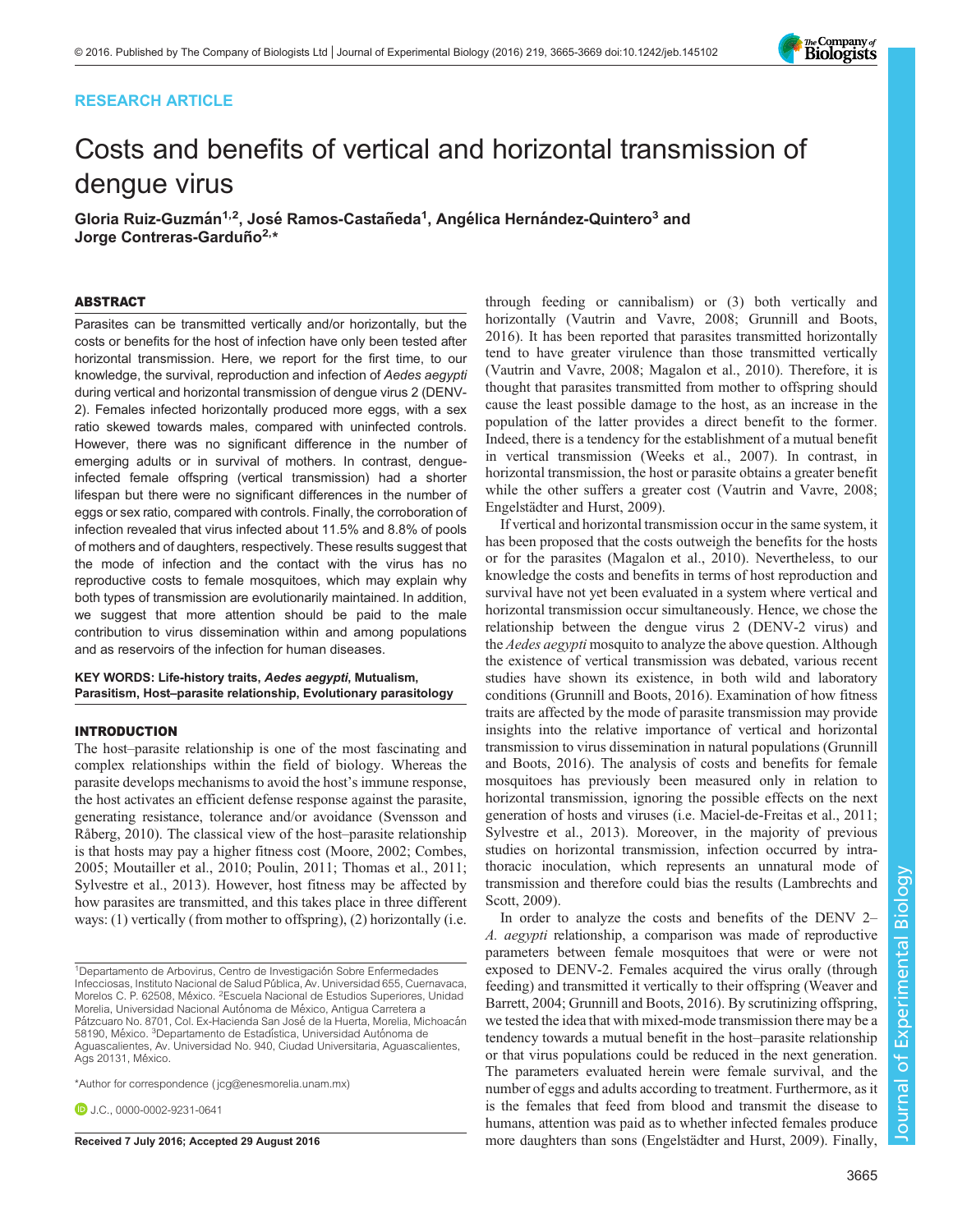an assessment of the level of infection was made to confirm the virus transmission.

## MATERIALS AND METHODS

# Mosquitoes and viruses

Aedes aegypti (Linnaeus 1762) used in this work where obtained from the Instituto Nacional de Salud Pública (INSP) insectary. They were captured in Cuernavaca, Morelos, Mexico, and bred for approximately 3 years at a rate of 1 generation per month under controlled temperature (27°C), humidity (70%) and 12 h:12 h light: dark cycle. DENV-2 New Guinea C (NGC) strain was also obtained from the INSP DENV collection. The passage history of the stock used is: 2 C6\36, 3 Suckling Mouse Brain (SMB). The final stock is a 30% suspension of SMB infected with DENV-2 NGC in MEM 30% FBS and has a virus titer of  $3 \times 10^8$  pfu ml<sup>-1</sup>.

## Experimental design

Young virgin A. aegypti females (4–5 days post-emerged) were mated and, after 24 h of fasting, they were split into two groups (N=70 individuals). The control group was fed once, for ∼2 h, with a base suspension (BS) consisting of 25% (v/v) rabbit red blood cells, 50% SFB and 25% PBS (NaCl 137 mmol l<sup>-1</sup>, KCl 2.7 mmol l<sup>-1</sup>, Na<sub>2</sub>HPO<sub>4</sub>·2H<sub>2</sub>O 10 mmol 1<sup>-1</sup>, KH<sub>2</sub>PO<sub>4</sub> 2 mmol 1<sup>-1</sup>, pH 7.4, saccharose 40%, ATP 0.1 mmol  $1^{-1}$ ). The DENV-2 group was fed once with the BS supplemented with DENV-2 NGC  $3\times10^8$  pfu (∼80 µl). All the procedures were carried out in a high-security insectary following the biosafety protocols of the INSP.

Feeding was carried out by means of artificial feeders as reported by [Bennett et al. \(2002\)](#page-4-0). Mosquitoes with physical evidence of feeding (ingested blood) were separated and placed individually into 50 ml Falcon tubes, which were prepared with a sheet of filter paper to receive eggs, and from this time on, mosquitoes where fed using a cotton ball soaked in a 10% sucrose solution in distilled water. The number of eggs and mortality were recorded daily.

Oviposition took place within 4 days of feeding. On the fourth day, the filter paper was removed and placed in a plastic cup with water for adult development. After emergence, the number of individuals per mosquito and sexual proportion were determined. Individuals of the control and DENV-2 groups mated within the same group, and females were separated and fed with BS under similar conditions. The number of eggs, number of emerged adults, sexual proportion and mortality were recorded as described above. The advantages of this study over others are that we tested for differences in the mode of parasite transmission, rather than using resistant or susceptible strains, the strain utilized herein was heterogeneous to infection, resembling what happens in nature, and finally, unlike in some studies, which used intra-thoracic inoculation, in our case, the mosquitoes were fed by the oral route, which imitates the natural way of feeding.

## Analysis of infection

To confirm the proportion of mosquitoes infected by feeding on DENV-2-infected blood and the proportion of offspring infected by vertical transmission, we chose to detect the virus genome in pools of females randomly chosen from each generation  $(N=19)$  pools of mothers and  $N=9$  pools of daughters, with five females per pool) at the end of each assay. We decided to do this for three reasons: (1) because the RNA extraction procedure kills the mosquito, some variables that we measured in this work could not be determined or represented, such as survival and the offspring sex ratio; (2) although it was important to determine the association between the individual viral load and reproductive fitness, genetic differences in the colony of

mosquitoes used, such as vector competence, could give results that are hard to interpret (it would have been impractical to estimate the amount of blood ingested or susceptibility to infection for each mosquito); and (3) because of the distribution of the fitness parameters measured in this work shown by the non-infected mosquito population. Although the technique could have been optimized, there was no point in determining the individual viral load; our goal was to demonstrate the effect of vertical transmission of DENV-2 in the mosquito population fed with DENV-2 suspension, and in its offspring, and we analyzed the results from a population point of view.

The presence of DENV-2 in mosquitoes fed with DENV-2 suspension was determined by real-time RT-PCR (qRT-PCR). Briefly, 7–10 days after feeding, randomly selected mosquitoes of each group were taken and stored at −70°C until the end of the experiment. RNA of each group was extracted using the QIAamp Viral RNA Mini Kit® (Qiagen, USA); 4 µg of RNA was reverse transcribed and the cDNA amplified using the OneStep RT-PCR Kit® (Qiagen, USA) using DENV-2 primers (DENV qPCR+: CATATTGACGCTGGGAAAGAC; DENV qPCR–: TTCCATTT-TCTGGCGTTCTGTG) and a TaqMan probe (6FAM AGATCC-TGCTGTCTCCTCAG), in a 7500 Fast Real-Time PCR System (Life Technologies, USA) device, using the following conditions: 1 cycle: 40°C/30 min; 1 cycle: 92°C/15 min; 40 cycles: 95°C/15 s; 60°C/1 min.

## Statistical methods

Survival after feeding was evaluated with the Kaplan–Meier estimator. To determine the difference in survival between groups, we first calculated the proportional risk of death (Grambsh and Therneau tests) and as data fitted this criterion we used the log-rank test.

As egg number was not normally distributed, it was analyzed with GAMLSS (generalized additive models for location, scale and shape). The Akaike criterion revealed that the binomial negative regression was the best model of GAMLSS to analyze our data; this modeled the heterogeneity ([Rigby and Stasinopoulos, 2005\)](#page-4-0). Longevity and treatment (control or DENV-2 infected) were used as covariates to analyze the number of eggs. Additionally, the oviposition rate was calculated to discard the possibility that the differences in egg number were due to survival time by using a Mann–Whitney U-test. To analyze the proportion of emerged adults, a beta binomial distribution was used and as covariates we used the type of food (infected or non-infected) and number of eggs. Finally, to analyze the proportion of emerged females, we used a negative binomial regression. All tests mentioned above were carried out in R (v3.3.1.) with survival and GAMLSS packages.

In addition, the minimum infection rate (MIR, i.e. the minimum percentage of infected individuals in pooled samples) was calculated as the number of positive pools per total number of specimens tested  $\times$ 100 individuals. The calculation of this rate is practical when infection rates are generally low. Two-sample analysis using Pooled Infection Rate v4 was carried out. This program was run in Microsoft® Office Excel© add-in. This add-in computes the MIR, used when all pools are the same size [\(Biggerstaff, 2008, 2009](#page-4-0)).

# RESULTS

## Survival

No differences in survival were observed between mothers in the control and DENV-2 groups (log-rank,  $\chi^2$ =0.4, P=0.54). However, a greater survival time was found with control daughters than with DENV-2 daughters (log-rank,  $\chi$ <sup>2</sup>=5.3, P=0.02; [Fig. 1\)](#page-2-0).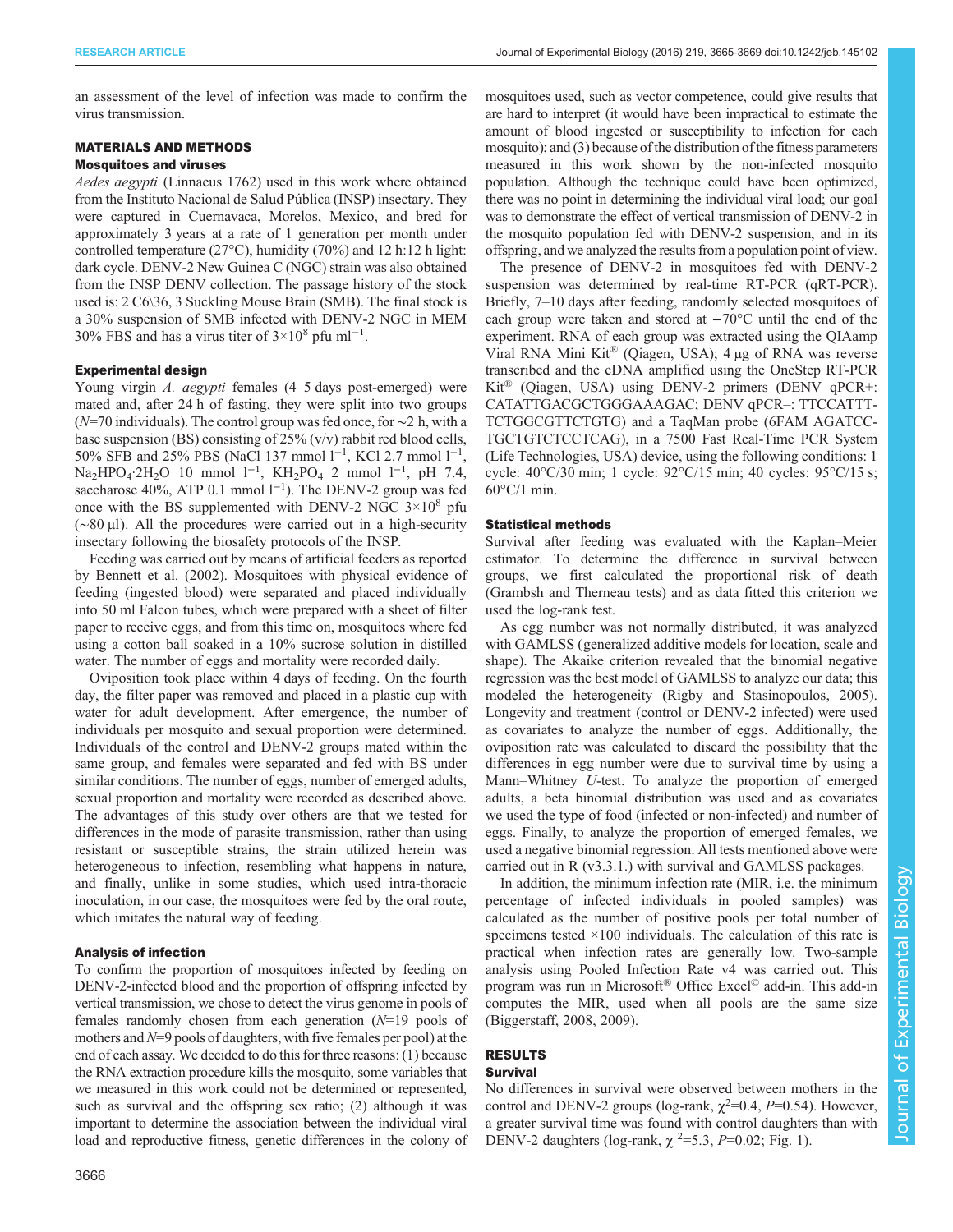<span id="page-2-0"></span>

Fig. 1. Daughter survival according to food type. Daughters fed with rabbit blood infected with DENV-2 had a lower survival than those fed with noninfected blood (control). Survival was compared for 30 days under laboratory conditions (log-rank,  $\chi^2 = 5.3$ ,  $P = 0.02$ ,  $N = 76$ ).

### Number of eggs

Egg number differed significantly between control and DENV-2 groups for mothers but not for daughters. DENV-2 mothers laid more eggs than control mothers (estimator= $-0.43$ ,  $t=-2.31$ ,  $P=0.02$ ; Fig. 2), although life span did not differ significantly between groups (log-rank,  $\chi^2$ =0.4, P=0.54); thus, the DENV-2 mothers had a higher oviposition rate than control mothers. No significant difference was found between daughters in the DENV-2 and control groups (estimator=0.07,  $t=1.87$ ,  $P=0.06$ ).

#### Proportion of adults that emerged

In both mothers and daughters, the number of eggs laid by each female negatively influenced the proportion of adults that emerged. That is, the higher the production of eggs, the lower the proportion of adults that emerged (for mothers, estimator=−0.02, s.e.=0.005, t=−4.18, P<0.005; for daughters, estimator=−0.03, s.e.=0.003, t=−8.92, P=1.122e−11). However, the number of adults produced was not affected by the treatment (control or DENV-2).

## Sex ratio

The proportion of females that emerged from a reproductive cycle was in general negatively influenced by the number of adults that emerged, meaning that the greater the number of adults, the lower the percentage of females. The DENV-2 mothers had a greater proportion of male offspring than the control mothers (estimator= −0.02, s.e.=0.008, t=−2.53, P=0.01; Fig. 3). There was no significant difference between the two groups of daughters  $(estimator=-0.02, s.e.=0.01, t=-1.34, P=0.19).$ 

## Proportion of females with an amplification of DENV-2

At the end of the experiment, DENV-2 infection was corroborated and MIRs were assessed, using qRT-PCR to determine the number of mothers (11 out of 19 pools; 57.89%) and daughters (4 out of 9 pools; 44.44%) in which the virus was present. Because we randomized the mosquitoes for qRT-PCR from the entire population of mothers and female offspring, the results represent the proportion of female mosquitoes infected with DENV-2. Overall, half of the female mosquitoes fed with DENV-2 suspension were productively infected; therefore, a large proportion of daughters were exposed to DENV-2 by vertical transmission, but probably also by horizontal sexual transmission (male offspring from DENV-2-infected mothers). We do not know the effective viral load needed to



Fig. 2. Expected number of eggs per female according to food type. Mothers fed with DENV-2-infected blood oviposited more eggs than those fed with non-infected blood (control). At the fourth post-feeding day, the number of eggs per female for each group was recorded. Mean±s.e.m. values are shown (estimator=−0.4271, t=−2.314, P=0.02, N=139).

produce a qRT-PCR-positive mosquito, but regardless, it explains the relatively low MIR in daughters.

## MIR

The MIR for mothers and daughters was 11.5 and 8.8, respectively. This means that in the  $F_0$  generation (mothers), we should find an infection level of at least 11.5%, and in the  $F_1$  generation (daughters) we should find an infection level of least 8.8%. This assumption is very conservative because it assumes the presence of at least one infected mosquito per pool, although probably the infection rate of mothers could be underestimated.



Fig. 3. Proportion of males produced by mothers following horizontal transmission. GAMLSS analysis shows a positive association between the number of adults and the proportion of males. Mothers fed with DENV-2 infected blood produced a sex ratio skewed to males compared with those fed with non-infected blood (control) (estimator=−0.02043, s.e.=0.008088, t=−2.526, P=0.01311, N=105).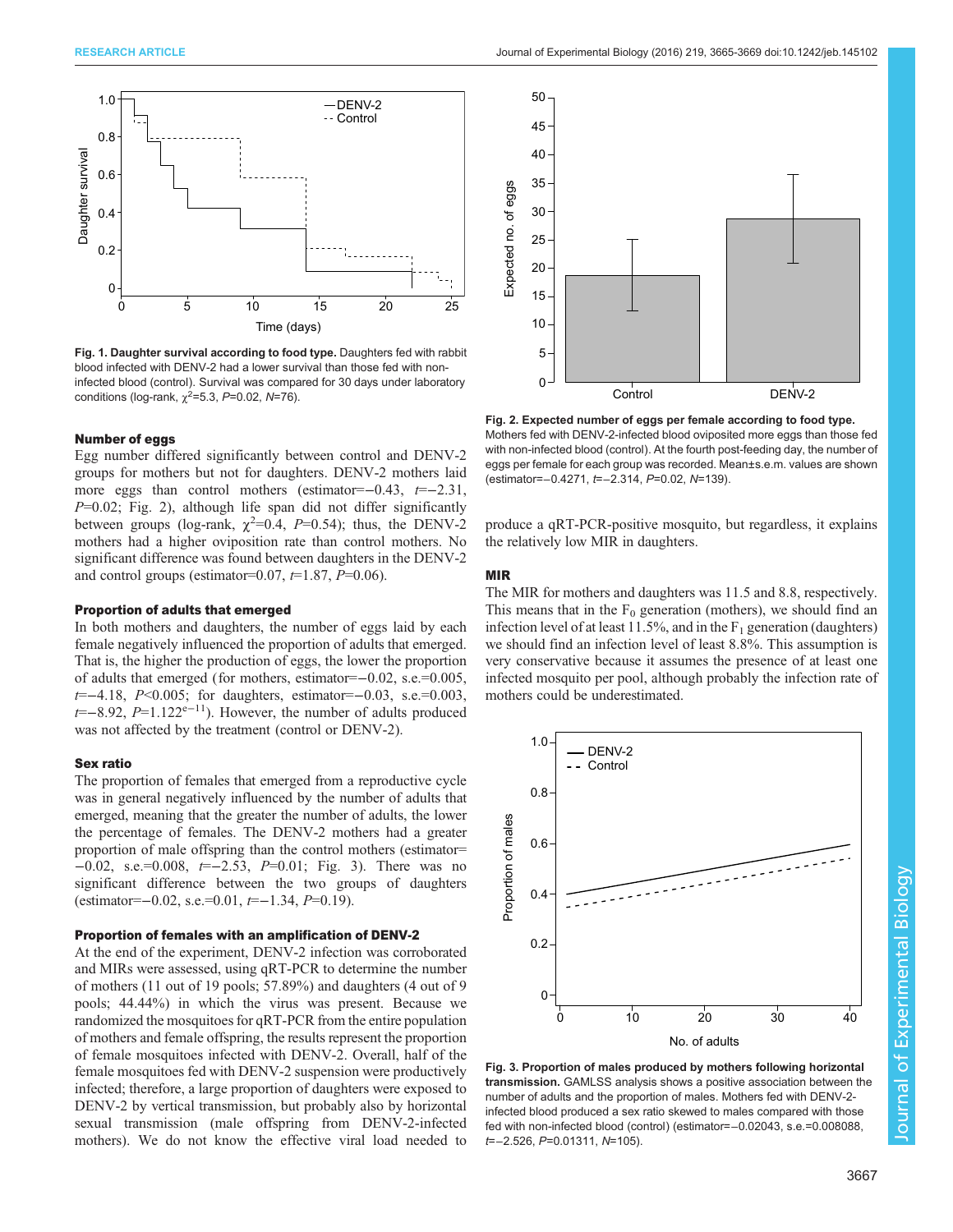## **DISCUSSION**

Most studies on parasitic transmission have focused on survival and egg number following horizontal transmission ([Lambrechts and](#page-4-0) [Scott, 2009; Grunnill and Boots, 2016](#page-4-0)), and this is the same scenario in mosquitoes infected with DENV-2 virus ([Lambrechts](#page-4-0) [and Scott, 2009](#page-4-0)). Here, costs or benefits of horizontal and vertical transmission were tested. The results showed that, compared with control mothers, DENV-2-infected mothers laid more eggs and the offspring sex ratio was skewed towards males. However, no significant differences were found in survival and the number of adults (males and females). In contrast, compared with control daughters, DENV-2 daughters had a shorter survival time, but there were no significant differences in the number of eggs and the offspring sex ratio. In addition, we confirmed the virus infection during vertical and horizontal transmission. Although here the MIR analysis showed a low level of infection, this concurred with previous results [\(Grunnill and Boots, 2016](#page-4-0)); hence, the results are discussed on the basis of a population of females exposed to virus and not in regard to individuals infected or not infected.

Mothers exposed to DENV-2 laid more eggs than those in the control group, and had the same survival rate. Although [Maciel-de-](#page-4-0)[Freitas et al. \(2011\)](#page-4-0) had a contrary finding in A. aegypti, their sample was skewed to small-sized females, and smaller organisms could be of lower quality than those of greater size, perhaps through having been exposed to a stressful environment during growth [\(Stearns, 1992\)](#page-4-0). [Moutailler et al. \(2010\)](#page-4-0) found that in both a susceptible (A. aegypti) and a resistant species (Aedes formosus), female mosquitoes infected with DENV-2 laid more eggs than those that were not infected. Hence, our results accord with those of [Moutailler et al. \(2010\),](#page-4-0) suggesting that females exposed to DENV-2 by horizontal transmission laid more eggs compared with control. This may suggest a potential benefit for females of being infected by DENV-2. Nevertheless, at adulthood, there were no significant differences. This may be because in a stressful environment (i.e. with exposure to DENV-2 infection), females tend to bias their resources to egg number at the expense of quality, and consequently fewer insects reach adulthood ([Stearns,](#page-4-0) [1992; Edward and Chapman, 2011](#page-4-0)) compared with control. Adult number is a more reliable predictor of an epidemiological risk than the number of eggs oviposited or hatched (the parameters usually reported), because emerged adults have a closer relationship to the vectorial density of mosquitoes [\(Wai et al., 2012](#page-4-0)). Indeed, we also found that a very small percentage of hatched larvae became adult mosquitoes. These results highlight the importance of quantifying not only egg production but also adult survival as a measure of reproductive success.

Within adults, in the case of horizontal transmission, more males than females were recorded. The importance of taking into account this variable is that when parasite transmission depends 100% on the efficiency of vertical transmission, the host sex ratio is skewed to females ([Jiggins et al., 2000\)](#page-4-0). However, the distortion of the host sex ratio sometimes occurs in infections in which parasites are horizontally transmitted ([Jiggins et al., 2000](#page-4-0)). Given that DENV transmission is horizontal and vertical in A. aegypti ([Adams and](#page-4-0) [Boots, 2011\)](#page-4-0), we expected a skew in the sex ratio towards female offspring in the DENV-2 group compared with the control group, but, surprisingly, the opposite was found, and no skew was observed in vertical transmission. As a negative correlation between egg number and adult number was found, it is possible that egg production is expensive and we suggest it could impact on the more costly sex to be produced: females. In several species, the larger sex is more costly to produce [\(Trivers and Willard, 1973\)](#page-4-0) and in A. aegypti females are larger than males, so the least

expensive sex could be males. One possible reason for these differences in operational sex ratio is that it was skewed since the primary sex ratio (since hatching) and the literature suggests that the skewedness of sex ratio is dependent on the mother's condition [\(Trivers and Willard, 1973; Cameron, 2004](#page-4-0)). However, the negative relationship between egg number and adult number leads us to propose that males and females were produced equally at hatching, but a differential mortality existed, skewed towards females. [Macke et al. \(2012\)](#page-4-0) suggest that the skew in sex ratio is related to egg size: females are derived from larger eggs than males; under this point of view, it is possible that the larger eggs and possibly larvae were of poorer quality that those of smaller size, and hence died earlier than smaller larvae (males). As far as we know, this is the first time that sex ratio has been reported in the DENV-2–A. aegypti system and more studies are needed to find out the mechanism by which the sex ratio is skewed, and how general this observation is in other hosts species whose parasites are horizontally and vertically transmitted.

Independently of the mechanism of sex ratio skewedness, the production of more males than females could affect virus transmission generation after generation. Male Aedes albopictus infected with DENV are capable of transmitting the virus in venereal infections to females, which in turn transmit the virus vertically to their offspring [\(Leon, 1978; Rosen, 1978](#page-4-0)). If males can pass the virus to females, this strategy could be favored by sexual selection because male A. *aegypti* pass seminal proteins in their ejaculate to females to avoid the females re-mating [\(Leon, 1978](#page-4-0); [Rosen, 1978\)](#page-4-0). Hence, a female could produce all her offspring by a single mating event, and if she mates with an infected male, their offspring could also be infected. Besides ensuring that the offspring belong to the sexually active male, this mechanism could also facilitate the propagation of the virus among the mosquito populations. Hence, males could have an important role in virus propagation but as far as we know this idea has not been previously tested.

Another factor that must be taken into account is the life history theory, which suggests that there should be a trade-off between reproduction and survival because both are costly. It seems that the cost of infection was not evident in mothers, but it was in daughters in terms of survival. However, other parameters were similar between infected and control mosquitoes (the number of eggs, the number of emerged adults, and the proportion of males and females resulting from a reproductive cycle). Apparently, the investment in reproduction was costly for the infected daughters and compromised their survival. This could be due to the fact that infected daughters were exposed to infection during their entire lifetime, whereas infected mothers were exposed to infection only as adults. According to the hypothesis of terminal investment, organisms give priority to reproduction if they perceive that their survival is at risk ([Krams et al., 2011, 2015](#page-4-0)), and, possibly, infected daughters prioritized reproduction at the expense of survival. It is also likely that the effect observed in the daughters reflected a prior investment in them by their mothers, as it is known that the investment in a certain behavior or physiological response is not limited within generations but the cost could be paid across generations [\(Clutton-Brock, 1984](#page-4-0)). In this sense, the mechanisms are not clear, but it is possible that mothers prioritized investment in the reproductive characteristics of their offspring at the cost of survival, and the mothers' strategy could be to lay eggs of lower quality, compared with those of the control group. Hence, daughters could pay the price for their mother's investment in terms of survival. However, despite this cost and its potential causes, it is very important to note that adult production was not affected by

3668